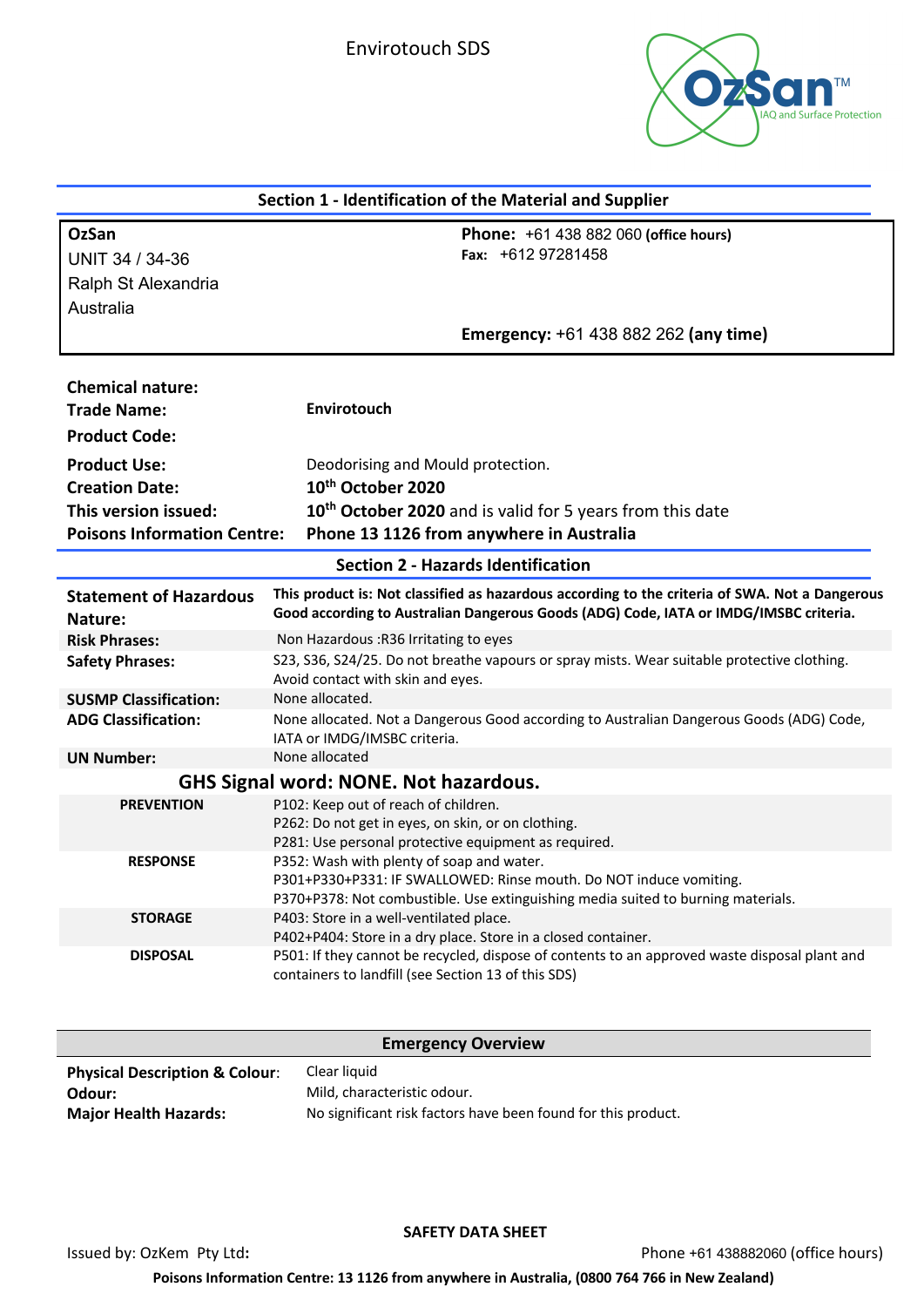

| Section 3 - Composition/Information on Ingredients |               |              |                |                 |
|----------------------------------------------------|---------------|--------------|----------------|-----------------|
| Ingredients                                        | <b>CAS No</b> | Conc.%       | TWA $(mg/m^3)$ | STEL $(mg/m^3)$ |
| Non hazardous ingredients                          |               | To 100%      | Not set        | Not set         |
| Ethanol                                            | 64-17-5       | < 10%        | Not set        | Not set         |
| Water                                              | 7732-18-5     | Up to $80\%$ | Not set        | Not set         |

This is a commercial product whose exact ratio of components may vary slightly. Minor quantities of other nonhazardous ingredients are also possible.

The SWA TWA exposure value is the average airborne concentration of a particular substance when calculated over a normal 8 hour working day for a 5 day working week. The STEL (Short Term Exposure Limit) is an exposure value that may be equalled (but should not be exceeded) for no longer than 15 minutes and should not be repeated more than 4 times per day. There should be at least 60 minutes between successive exposures at the STEL. The term "peak "is used when the TWA limit, because of the rapid action of the substance, should never be exceeded, even briefly.

## **Section 4 - First Aid Measures**

### **General Information:**

You should call The Poisons Information Centre if you feel that you may have been poisoned, burned or irritated by this product. The number is 13 1126 from anywhere in Australia (0800 764 766 in New Zealand) and is available at all times. Have this SDS with you when you call.

| Inhalation:                           | First aid is not generally required. If in doubt, contact a Poisons Information Centre or a doctor.                                                                                                                                                                                                                    |                                                                                                                                                                                                                                 |  |
|---------------------------------------|------------------------------------------------------------------------------------------------------------------------------------------------------------------------------------------------------------------------------------------------------------------------------------------------------------------------|---------------------------------------------------------------------------------------------------------------------------------------------------------------------------------------------------------------------------------|--|
| <b>Skin</b><br>Contact:               | Irritation is unlikely. However, if irritation does occur, flush with lukewarm, gently flowing water for 5 minutes or<br>until chemical is removed.                                                                                                                                                                    |                                                                                                                                                                                                                                 |  |
| <b>Eye Contact:</b>                   | No effects expected. If irritation does occur, flush contaminated eye(s) with lukewarm, gently flowing water for 5<br>minutes or until the product is removed. Obtain medical advice if irritation becomes painful or lasts more than a<br>few minutes. Take special care if exposed person is wearing contact lenses. |                                                                                                                                                                                                                                 |  |
| Ingestion:                            | If product is swallowed or gets in mouth, do NOT induce vomiting; wash mouth with water and give some water<br>to drink. If symptoms develop, or if in doubt contact a Poisons Information Centre or a doctor.                                                                                                         |                                                                                                                                                                                                                                 |  |
|                                       |                                                                                                                                                                                                                                                                                                                        | <b>Section 5 - Fire Fighting Measures</b>                                                                                                                                                                                       |  |
| <b>Fire and Explosion</b><br>Hazards: |                                                                                                                                                                                                                                                                                                                        | The major hazard in fires is usually inhalation of heated and toxic or oxygen deficient (or both), fire<br>gases. There is no risk of an explosion from this product under normal circumstances if it is involved<br>in a fire. |  |
|                                       |                                                                                                                                                                                                                                                                                                                        | This product is likely to decompose only after heating to dryness, followed by further strong heating.                                                                                                                          |  |
|                                       |                                                                                                                                                                                                                                                                                                                        | Fire decomposition products from this product are likely to be irritating if inhaled.                                                                                                                                           |  |
| <b>Extinguishing Media:</b>           |                                                                                                                                                                                                                                                                                                                        | Not combustible. Use extinguishing media suited to burning materials.                                                                                                                                                           |  |
| <b>Fire Fighting:</b>                 |                                                                                                                                                                                                                                                                                                                        | If a significant quantity of this product is involved in a fire, call the fire brigade.                                                                                                                                         |  |
| Flash point:                          |                                                                                                                                                                                                                                                                                                                        | Does not burn.                                                                                                                                                                                                                  |  |
| <b>Upper Flammability Limit:</b>      |                                                                                                                                                                                                                                                                                                                        | Does not burn.                                                                                                                                                                                                                  |  |

#### **SAFETY DATA SHEET**

Issued by: OzKem Pty Ltd**:** Phone +61 438882060 (office hours)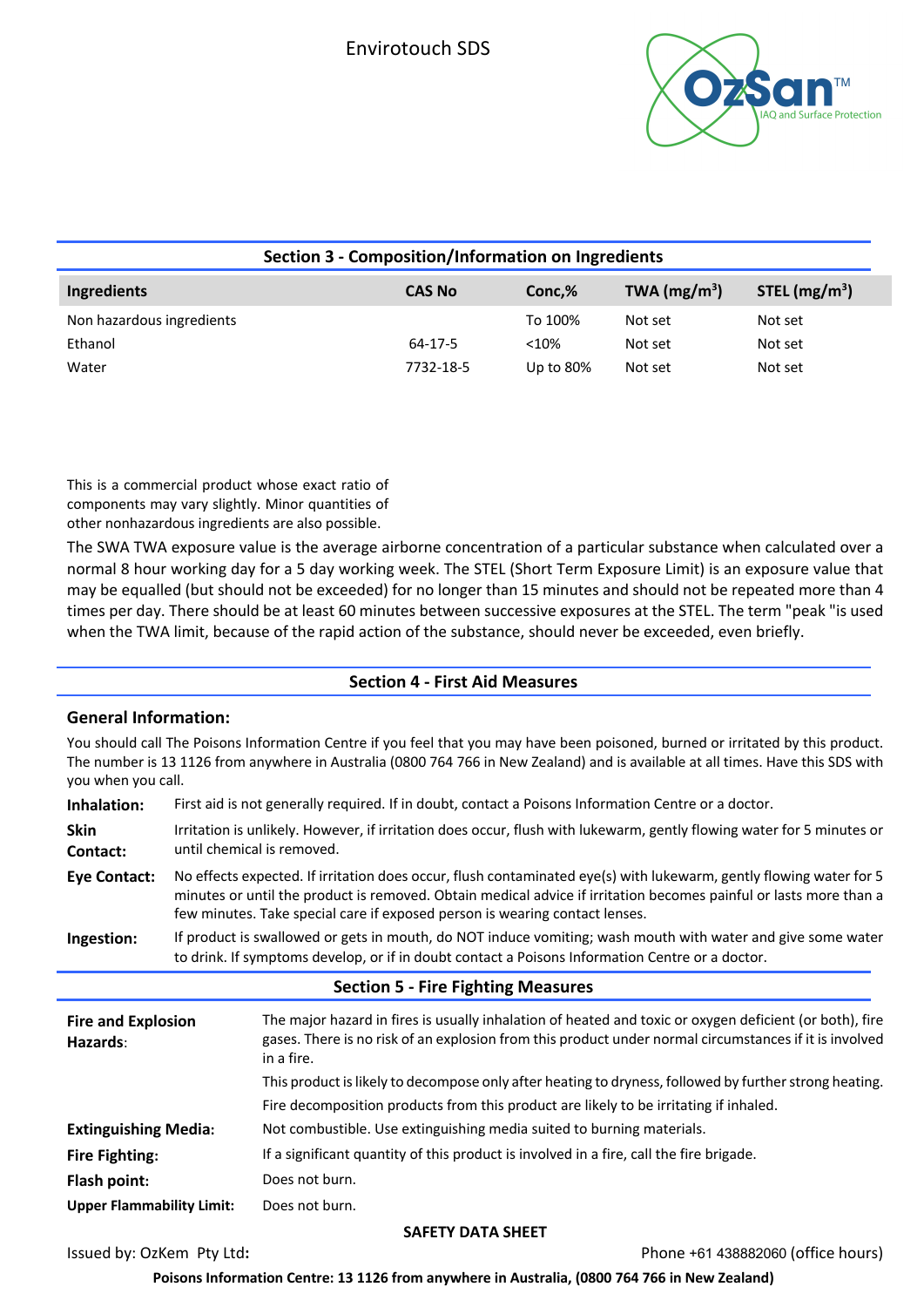

**Lower Flammability Limit:** Does not burn. **Autoignition temperature:** Not applicable - does not burn. **Flammability Class:** Does not burn.

### **Section 6 - Accidental Release Measures**

**Accidental release:** Minor spills do not normally need any special clean-up measures. In the event of a major spill, prevent spillage from entering drains or water courses. As a minimum, wear overalls, goggles and gloves. Suitable materials for protective clothing include rubber, PVC. Eye/face protective equipment should comprise as minimum, protective glasses and, preferably, goggles. If there is a significant chance that vapours or mists are likely to build up in the clean-up area, we recommend that you use a respirator. Usually, no respirator is necessary when using this product. However, if you have any doubts consult the Australian Standard mentioned below (section 8). Stop leak if safe to do so, and contain spill. Absorb onto sand, vermiculite or other suitable absorbent material. If spill is too large or if absorbent material is not available, try to create a dike to stop material spreading or going into drains or waterways. Sweep up and shovel or collect recoverable product into labelled containers for recycling or salvage, and dispose of promptly. Recycle containers wherever possible after careful cleaning. After spills, wash area preventing runoff from entering drains. If a significant quantity of material enters drains, advise emergency services. This material may be suitable for approved landfill. Ensure legality of disposal by consulting regulations prior to disposal. Thoroughly launder protective clothing before storage or re-use. Advise laundry of nature of contamination when sending contaminated clothing to laundry.

#### **Section 7 - Handling and Storage**

**Handling:** Keep exposure to this product to a minimum, and minimise the quantities kept in work areas. Check Section 8 of this SDS for details of personal protective measures, and make sure that those measures are followed. The measures detailed below under "Storage" should be followed during handling in order to minimise risks to persons using the product in the workplace. Also, avoid contact or contamination of product with incompatible materials listed in Section 10.

**Storage:** Make sure that containers of this product are kept tightly closed. Make sure that the product does not come into contact with substances listed under "Incompatibilities" in Section 10. Some liquid preparations settle or separate on standing and may require stirring before use. Check packaging - there may be further storage instructions on the label.

### **Section 8 - Exposure Controls and Personal Protection**

The following Australian Standards will provide general advice regarding safety clothing and equipment:

Respiratory equipment: **AS/NZS 1715**, Protective Gloves: **AS 2161**, Occupational Protective Clothing: AS/NZS 4501 set 2008, Industrial Eye Protection: **AS1336** and **AS/NZS 1337**, Occupational Protective Footwear: **AS/NZS2210**.

#### **SWA Exposure Limits:**

Exposure limits have not been established by SWA for any of the significant ingredients in this product.

No special equipment is usually needed when occasionally handling small quantities. The following instructions are for bulk handling or where regular exposure in an occupational setting occurs without proper containment systems.

- **Ventilation:** This product should only be used in a well ventilated area. If natural ventilation is inadequate, use of a fan is suggested.
- **Eye Protection:** Eye protection such as protective glasses or goggles is recommended when this product is being used.
- **Skin Protection:** The information at hand indicates that this product is not harmful and that normally no special skin protection is necessary. However, we suggest that you routinely avoid contact with all chemical products and that you wear suitable gloves (preferably elbow-length) when skin contact is likely.

### **SAFETY DATA SHEET**

Issued by: OzKem Pty Ltd**:** Phone +61 438882060 (office hours)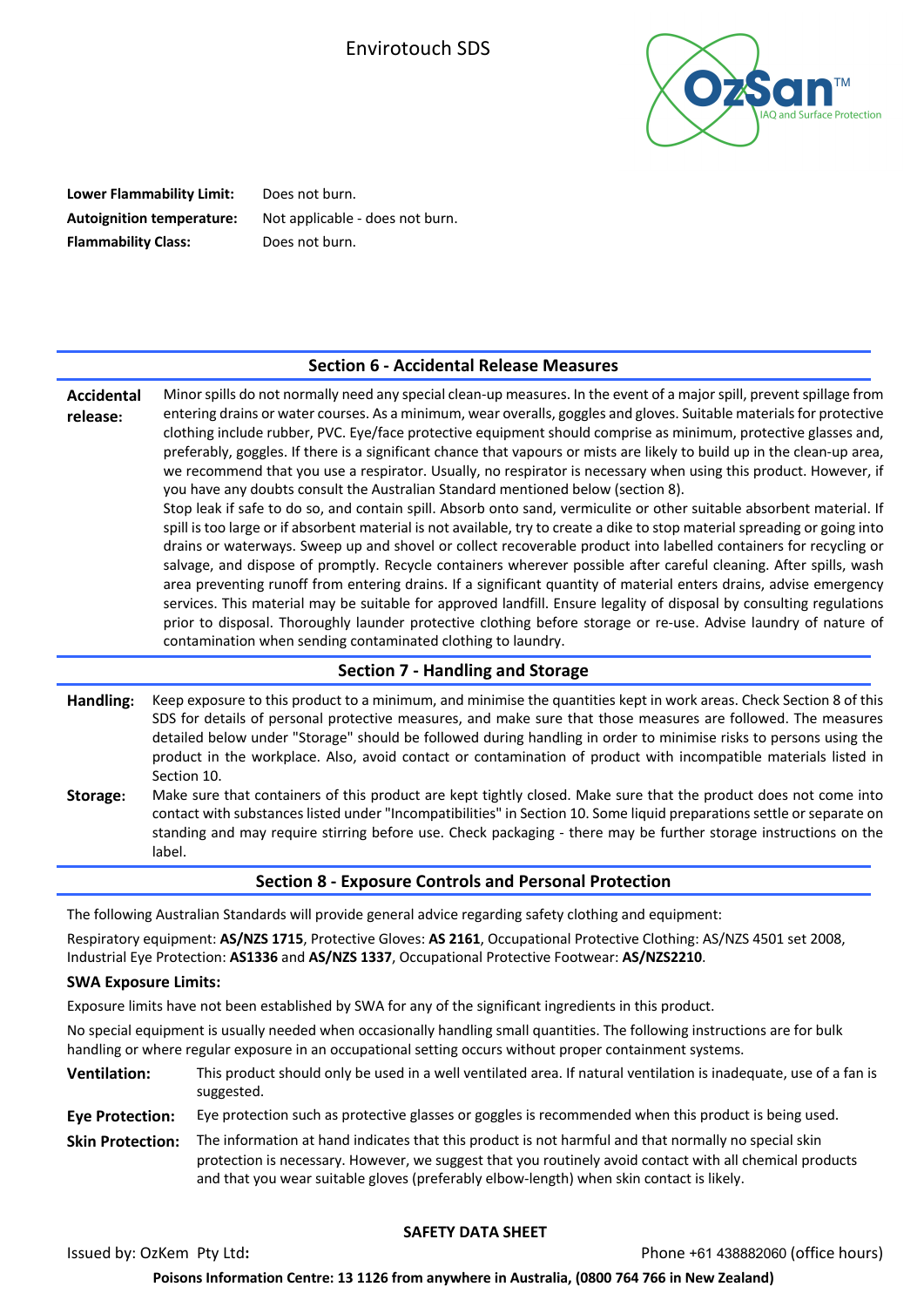

| <b>Protective</b><br><b>Material Types:</b> | We suggest that protective clothing be made from the following materials: rubber, PVC.                                                           |  |
|---------------------------------------------|--------------------------------------------------------------------------------------------------------------------------------------------------|--|
| <b>Respirator:</b>                          | Usually, no respirator is necessary when using this product. However, if you have any doubts consult the<br>Australian Standard mentioned above. |  |
|                                             | Safety deluge showers should, if practical, be provided near to where this product is being handled<br>commercially.                             |  |
|                                             | <b>Section 9 - Physical and Chemical Properties:</b>                                                                                             |  |

| <b>Physical Description &amp; colour:</b> |  |                                        | Clear to slightly hazy Liquid                                                                                   |  |
|-------------------------------------------|--|----------------------------------------|-----------------------------------------------------------------------------------------------------------------|--|
| Odour:                                    |  |                                        | Mild, characteristic odour.                                                                                     |  |
| <b>Boiling Point:</b>                     |  |                                        | Approximately 100°C at 100kPa.                                                                                  |  |
| <b>Freezing/Melting Point:</b>            |  |                                        | No specific data. Liquid at normal temperatures.                                                                |  |
| <b>Volatiles:</b>                         |  |                                        | Water component.                                                                                                |  |
| <b>Vapour Pressure:</b>                   |  |                                        | 2.37 kPa at 20°C (water vapour pressure).                                                                       |  |
| <b>Vapour Density:</b>                    |  |                                        | As for water.                                                                                                   |  |
| <b>Specific Gravity:</b>                  |  |                                        | 1.0-1.3 Kg/L                                                                                                    |  |
| <b>Water Solubility:</b>                  |  |                                        | Fully water miscible.                                                                                           |  |
| pH:                                       |  |                                        | 6-9(as supplied)                                                                                                |  |
| <b>Volatility:</b>                        |  |                                        | No data.                                                                                                        |  |
| <b>Odour Threshold:</b>                   |  |                                        | No data.                                                                                                        |  |
| <b>Evaporation Rate:</b>                  |  |                                        | As for water.                                                                                                   |  |
| <b>Co-eff Oil/water Distribution:</b>     |  |                                        | No data                                                                                                         |  |
| <b>Auto-ignition temp:</b>                |  |                                        | Not applicable - does not burn.                                                                                 |  |
|                                           |  |                                        | <b>Section 10 - Stability and Reactivity</b>                                                                    |  |
| <b>Reactivity:</b>                        |  |                                        | This product is unlikely to react or decompose under normal storage conditions. However, if you have            |  |
|                                           |  |                                        | any doubts, contact the supplier for advice on shelf life properties.                                           |  |
| <b>Conditions to Avoid:</b>               |  | Keep containers tightly closed.        |                                                                                                                 |  |
| Incompatibilities:                        |  | Oxidising agents.                      |                                                                                                                 |  |
| <b>Fire Decomposition:</b>                |  |                                        | This product is likely to decompose only after heating to dryness, followed by further strong heating.          |  |
|                                           |  |                                        | Combustion forms carbon dioxide, and if incomplete, carbon monoxide and possibly smoke. Water is                |  |
|                                           |  |                                        | also formed. Carbon monoxide poisoning produces headache, weakness, nausea, dizziness, confusion,               |  |
|                                           |  |                                        | dimness of vision, disturbance of judgment, and unconsciousness followed by coma and death.                     |  |
| <b>Polymerisation:</b>                    |  |                                        | This product will not undergo polymerisation reactions.                                                         |  |
|                                           |  |                                        | <b>Section 11 - Toxicological Information</b>                                                                   |  |
| <b>Local Effects:</b>                     |  |                                        |                                                                                                                 |  |
| <b>Target Organs:</b>                     |  |                                        | There is no data to hand indicating any particular target organs.                                               |  |
|                                           |  |                                        | <b>Potential Health Effects</b>                                                                                 |  |
| Inhalation:                               |  |                                        | Short Term Exposure: Available data indicates that this product is not harmful. In addition product is unlikely |  |
|                                           |  | to cause any discomfort or irritation. |                                                                                                                 |  |
|                                           |  |                                        | Long Term Exposure: No data for health effects associated with long term inhalation.                            |  |
|                                           |  |                                        |                                                                                                                 |  |

### **SAFETY DATA SHEET**

Issued by: OzKem Pty Ltd**:** Phone +61 438882060 (office hours)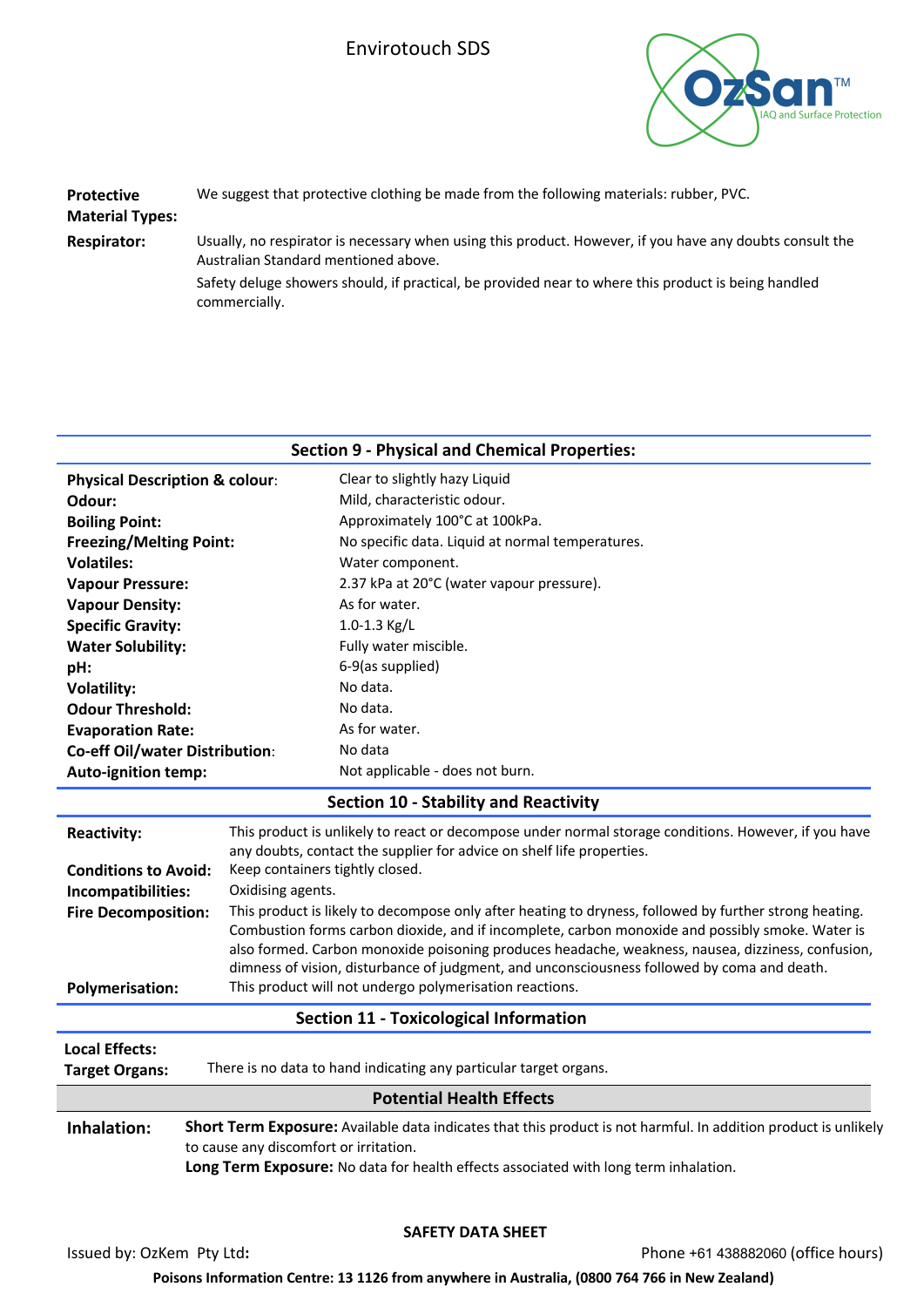

| <b>Skin Contact:</b>      | Short Term Exposure: Available data indicates that this product is not harmful. It should present no hazards<br>in normal use. However product may be mildly irritating, but is unlikely to cause anything more than mild<br>discomfort which should disappear once contact ceases. |
|---------------------------|-------------------------------------------------------------------------------------------------------------------------------------------------------------------------------------------------------------------------------------------------------------------------------------|
|                           | Long Term Exposure: No data for health effects associated with long term skin exposure.                                                                                                                                                                                             |
| <b>Eye Contact:</b>       | Short Term Exposure: This product may be irritating to eyes, but is unlikely to cause anything more than mild<br>transient discomfort.                                                                                                                                              |
|                           | Long Term Exposure: No data for health effects associated with long term eye exposure.                                                                                                                                                                                              |
| Ingestion:                | Short Term Exposure: Significant oral exposure is considered to be unlikely. However, this product may be                                                                                                                                                                           |
|                           | irritating to mucous membranes but is unlikely to cause anything more than transient discomfort.                                                                                                                                                                                    |
|                           | Long Term Exposure: No data for health effects associated with long term ingestion.                                                                                                                                                                                                 |
| Carcinogen                | SWA: No significant ingredient is classified as carcinogenic by SWA.                                                                                                                                                                                                                |
| Status:                   | NTP: No significant ingredient is classified as carcinogenic by NTP.                                                                                                                                                                                                                |
|                           | IARC: No significant ingredient is classified as carcinogenic by IARC.                                                                                                                                                                                                              |
|                           | <b>Classification of Hazardous Ingredients</b>                                                                                                                                                                                                                                      |
| Ingredient                | <b>Risk Phrases</b>                                                                                                                                                                                                                                                                 |
|                           | No ingredient mentioned in the HSIS Database is present in this product at hazardous concentrations.                                                                                                                                                                                |
|                           | <b>Section 12 - Ecological Information</b>                                                                                                                                                                                                                                          |
|                           | Insufficient data to be sure of status                                                                                                                                                                                                                                              |
|                           | <b>Section 13 - Disposal Considerations</b>                                                                                                                                                                                                                                         |
| Disposal:                 | Containers should be emptied as completely as practical before disposal. If possible, recycle product and                                                                                                                                                                           |
|                           | containers either in-house or send to recycle company. If this is not practical, send to a commercial waste                                                                                                                                                                         |
|                           | disposal site.                                                                                                                                                                                                                                                                      |
|                           |                                                                                                                                                                                                                                                                                     |
|                           | <b>Section 14 - Transport Information</b>                                                                                                                                                                                                                                           |
| <b>UN Number:</b>         | This product is not classified as a Dangerous Good by ADG, IATA or IMDG/IMSBC criteria. No special transport<br>conditions are necessary unless required by other regulations.                                                                                                      |
|                           | <b>Section 15 - Regulatory Information</b>                                                                                                                                                                                                                                          |
| AICS:                     | All of the significant ingredients in this formulation are compliant with NICNAS regulations.                                                                                                                                                                                       |
|                           | <b>Section 16 - Other Information</b>                                                                                                                                                                                                                                               |
|                           | This SDS contains only safety-related information. For other data see product literature.                                                                                                                                                                                           |
| <b>Acronyms:</b>          |                                                                                                                                                                                                                                                                                     |
| <b>ADG Code</b>           | Australian Code for the Transport of Dangerous Goods by Road and Rail (7 <sup>th</sup> edition)                                                                                                                                                                                     |
| <b>AICS</b>               | Australian Inventory of Chemical Substances                                                                                                                                                                                                                                         |
|                           |                                                                                                                                                                                                                                                                                     |
| <b>SWA</b>                | Safe Work Australia, formerly ASCC and NOHSC                                                                                                                                                                                                                                        |
| <b>CAS number</b>         | Chemical Abstracts Service Registry Number                                                                                                                                                                                                                                          |
|                           |                                                                                                                                                                                                                                                                                     |
| <b>Hazchem Code</b>       | Emergency action code of numbers and letters that provide information to emergency services especially<br>firefighters                                                                                                                                                              |
| <b>IARC</b>               | International Agency for Research on Cancer                                                                                                                                                                                                                                         |
| <b>NOS</b>                | Not otherwise specified                                                                                                                                                                                                                                                             |
| <b>NTP</b>                | National Toxicology Program (USA)                                                                                                                                                                                                                                                   |
|                           | <b>SAFETY DATA SHEET</b>                                                                                                                                                                                                                                                            |
| Issued by: OzKem Pty Ltd: | Phone +61 438882060 (office hours)                                                                                                                                                                                                                                                  |